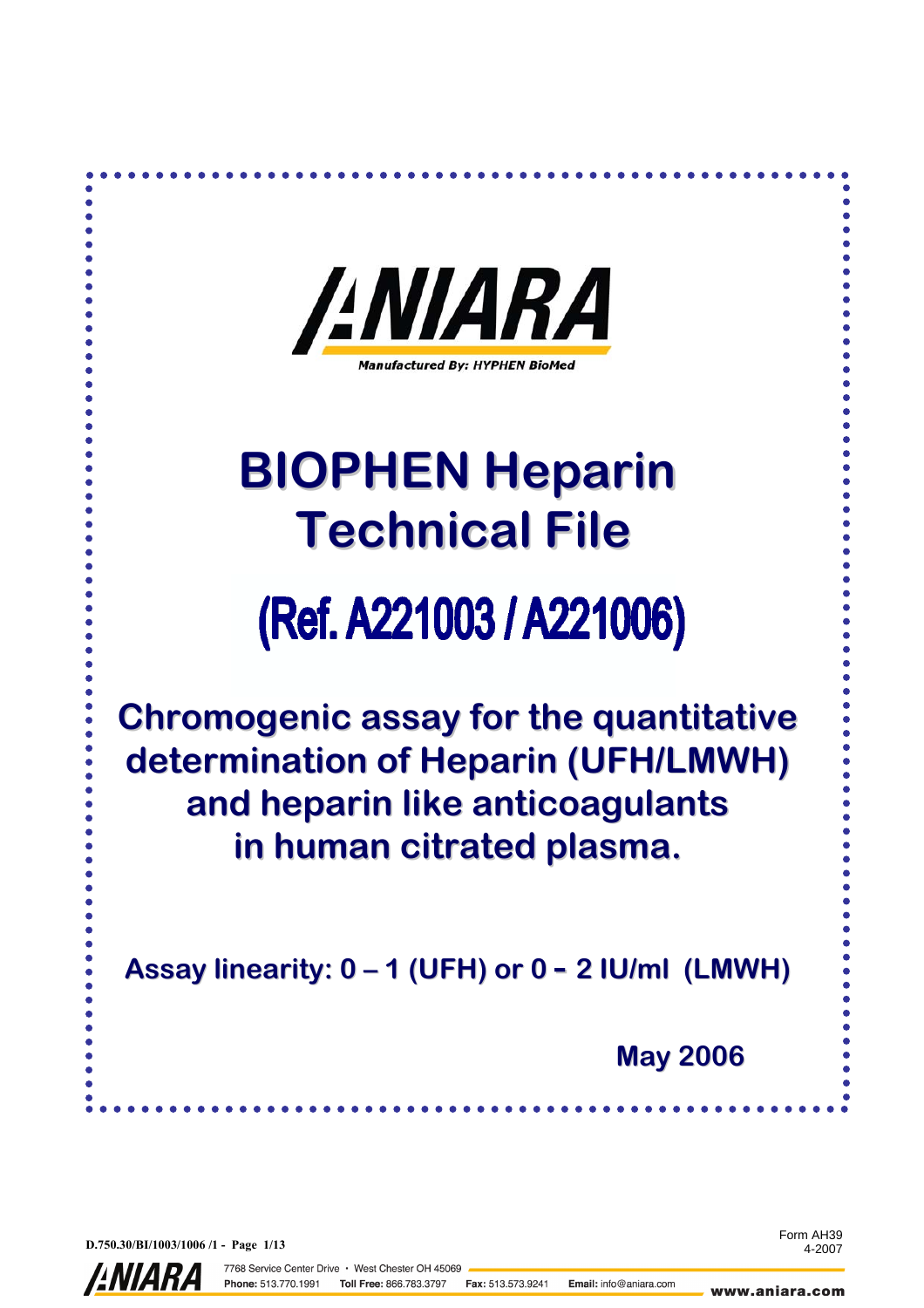#### **Assay principle**

- Biophen Heparin 3 or 6 kits are an in vitro chromogenic anti-Xa assays developed for measuring homogeneously the heparin (UFH) and Low Molecular Weight Heparin (LMWH) concentrations, using the same calibration curve; assays can be used for other heparin like anticoagulants and with automatic or manual methods.
- Heparin is a sulphated polysaccharide with a high affinity for antithrombin (AT). When complexed with heparin, AT exhibits a fast acting and potent inhibitory activity for coagulant serine esterases: IXa, Xa and thrombin. LMWH, and heparin analogues, such as Sodium Danaparoïd, inhibit more efficiently Factor Xa than thrombin. Anti-Xa assays are then the methods of choice for measuring heparins and their analogues.
- Biophen Heparin 3/6 are kinetics methods based on the inhibition of a constant amount of factor Xa, by the tested heparin, in presence of endogenous AT, and hydrolysis of a Factor Xa specific chromogenic substrate (SXa-11), by Factor Xa in excess. pNA is then released from the substrate. The amount of pNA released is a direct a relationship of the residual factor Xa activity. There is then an inverse relationship between the concentration of heparin and color development, measured at 405 nm.

Heparin + AT → [AT.Hep]

**[AT.Hep] + [FXa(excess)] [FXa.AT.Hep] + [(residual)FXa]**

[FXa(residual)] + SXa-11 → Peptide + pNA



Results expressed in anti-Xa International Units/mL (IU/mL). Using a semi-logarithmic scale, assay is linear up to: 1.0 IU/mL for UFH / up to 2.0 IU/mL for LMWH.

| <b>Stability of reconstituted reagents</b> |                        |                        |                         |                         |  |  |  |  |  |
|--------------------------------------------|------------------------|------------------------|-------------------------|-------------------------|--|--|--|--|--|
| Measured value<br>$(IU/ml)$ (lot 50901)    | C <sub>1</sub><br>/UFH | C <sub>2</sub><br>/UFH | C <sub>3</sub><br>/LMWH | C <sub>4</sub><br>/LMWH |  |  |  |  |  |
| Fresh                                      | 0.22                   | 0.54                   | 0.80                    | 1.16                    |  |  |  |  |  |
| 7d/RT                                      | 0.21                   | 0.51                   | 0.81                    | 1.18                    |  |  |  |  |  |
| $3m/2-8°C$                                 | 0.21                   | 0.53                   | 0.82                    | 1.22                    |  |  |  |  |  |

Excellent preservation of performances of reconstituted reagents stored at 2-8°C for 3 months or at RT for 7 days, compared with freshly reconstituted vials.

# Intended use: IVD

 $\epsilon$ 

Heparin and heparin like anticoagulants are currently used for curative or preventive indications. Measuring the heparin concentration in patients' plasma allows monitoring the therapy and adjusting drug dosage.

#### **Kit presentations:**

Biophen Heparin 3: 3 x 30 tests (221003)

#### Biophen Heparin 6: 4x60 tests (221006)

R1: Reagent 1: SXa-11 chromogenic substrate, lyophilised.

R2: Reagent 2: Bovine factor Xa, lyophilised.

#### Procedure:

- Specimen: citrated human plasma.
- Plasma Dilution: diluted 1:2 with physiological saline.
- Calibration: Plasma Calibrators with a known concentration of UFH, LMWH or Sodium Danaparoïd, duly validated against International Standards (NIBSC) for UFH or LMWH.
- End-point method or kinetics protocols.

### **Assay Characteristics:**

- Assay optimised to offer the same reactivity for Unfractionated Heparin (UFH) and Low Molecular Weight Heparin (LMWH).
- Total assay time : 10 minutes or below
- Assay range : 0 to about 1.5 IU/ml (UFH) or to 2 IU/ml (LMWH) in plasma (covers the usual therapeutic ranges).
- Reproducibility:  $\leq 2\%$  ( $\geq 0.5$  IU/ml heparin, using ACL7000)
- Detection limit (blank-3SD, N≥10): 0.05 IU/ml
- Can be used with: manual, automated, and microplate methods.

# **Overheating study**

| Measured value<br>$(IU/ml)$ (lot 50901) | <b>/UFH</b> | C <sub>2</sub><br>/UFH | C <sub>3</sub><br>/LMWH | C <sub>4</sub><br><b>ILMWH</b> |
|-----------------------------------------|-------------|------------------------|-------------------------|--------------------------------|
| Vials at $2-8$ <sup>o</sup> C           | 0.20        | 0.53                   | 0.81                    | 1 21                           |
| Vilas at $+30^{\circ}$ C                | 0.20        | 0,52                   | 0.80                    | 1 20                           |

Excellent preservation of performances following storage of lyophilised products for 3 weeks at 30°C comparatively to those stored at 2-8°C. Kits can be shipped at RT for a short period without damage.

> Form AH39 4-2007



7768 Service Center Drive · West Chester OH 45069 Phone: 513.770.1991 Toll Free: 866, 783, 3797

Fax: 513.573.9241 Email: info@aniara.com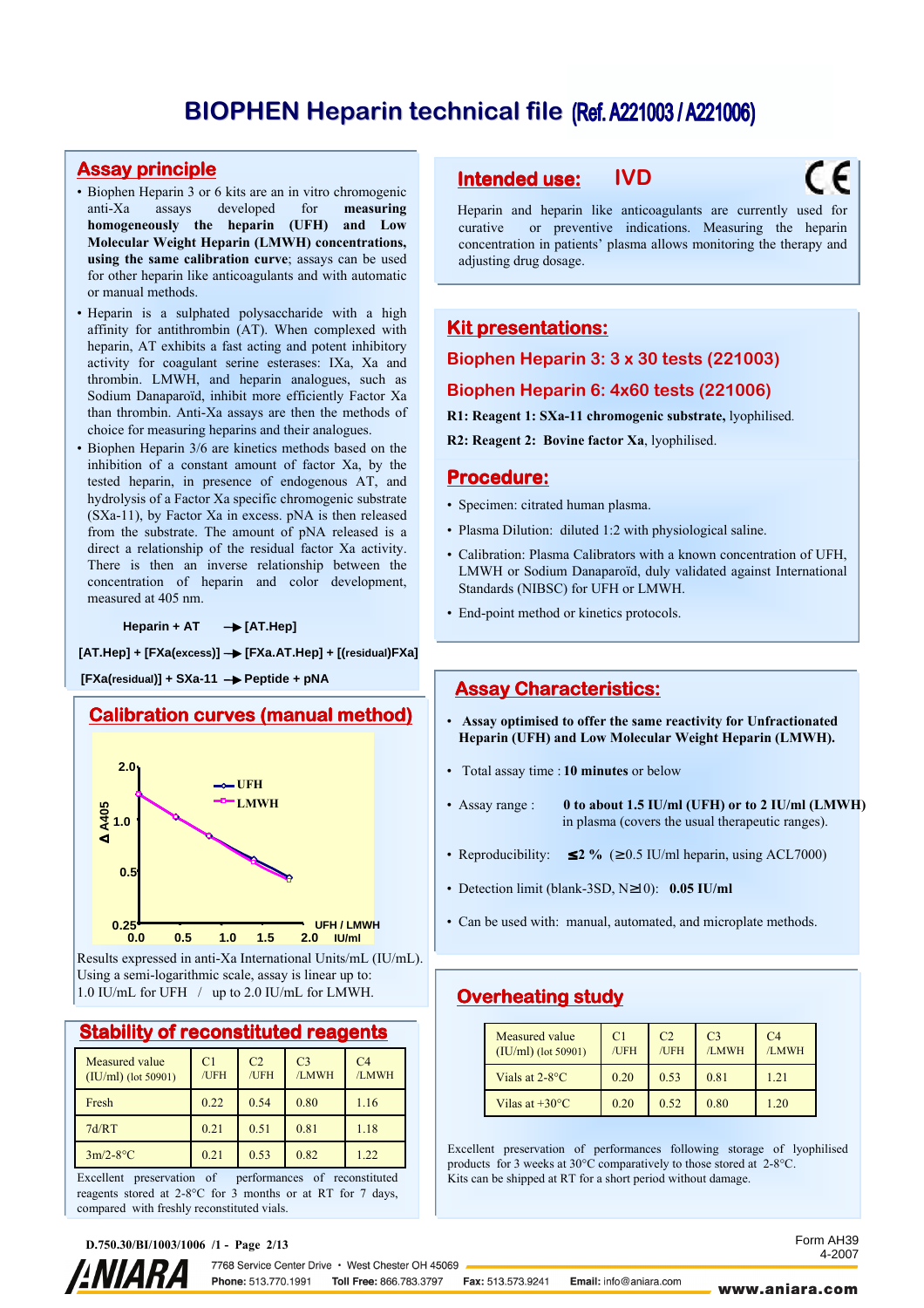

The BIOPHEN Heparin assay was used for establishing the dose-response curves obtained by supplementing various commercially available UFH or LMWH to citrated plasmas. An homogeneous reactivity is obtained.

# Diagnostic sensitivity of the Biophen Heparin ( 3/6) devices.

Goal: The diagnostical sensitivity of the BIOPHEN Heparin devices is determined using «normal» plasmas (without heparin therapy), plasmas of patients with dicumarol therapy or presenting a hepatic disease, and heparinized plasmas (as controls).

Material and method: Heparin assay, using end-point method (manual) and kinetics methods on ACL-7000. Calibration with BIOPHEN Heparin Calibrator lot 24301.

Samples: 20 normal plasmas ; 11 plasmas from patients with dicumarol therapy ; 4 plasmas from patients with hepatic disease ; 12 heparinized plasmas.

| <b>Results:</b> |                                        |                 |               |                                      |                 |               |  |  |  |
|-----------------|----------------------------------------|-----------------|---------------|--------------------------------------|-----------------|---------------|--|--|--|
|                 | Measured heparin (IU/ml):              | <b>ACL 7000</b> | Manual method | Measured heparin (IU/ml):            | <b>ACL 7000</b> | Manual method |  |  |  |
|                 | <b>Normal Patients</b>                 |                 |               | <b>Patients with Heparin therapy</b> |                 |               |  |  |  |
|                 | 1 to 12                                | 0.00            | 0.00          | 29                                   | 0.26            | 0.27          |  |  |  |
|                 | 13                                     | 0.02            | 0.03          | 30                                   | 0.56            | 0.54          |  |  |  |
|                 | 14                                     | 0.02            | 0.02          | 31                                   | 0.96            | 0.95          |  |  |  |
|                 | 15                                     | 0.04            | 0.04          | 32                                   | 0.82            | 0.80          |  |  |  |
|                 | 16                                     | 0.01            | 0.01          | 33                                   | 0.20            | 0.21          |  |  |  |
|                 | 17 to 20                               | 0.00            | 0.00          | 34                                   | 1.01            | 1.04          |  |  |  |
|                 | <b>Dicumarol treated Patients</b>      |                 |               | 35                                   | 0.80            | 0.81          |  |  |  |
|                 | 21                                     | 0.02            | 0.03          | 36                                   | 0.16            | 0.15          |  |  |  |
|                 | 22                                     | 0.01            | 0.00          | 37                                   | 0.81            | 0.79          |  |  |  |
|                 | 23                                     | 0.04            | 0.03          | 38                                   | 0.88            | 0.87          |  |  |  |
|                 | 24                                     | 0.08            | 0.09          | 39                                   | 0.20            | 0.20          |  |  |  |
|                 | « Hepatic » Patients (liver complaint) |                 |               | 40                                   | 0.50            | 0.50          |  |  |  |
|                 | 25 to 28                               | 0.00            | 0.00          |                                      |                 |               |  |  |  |

**Conclusion :** Normal and hepatic disease plasmas contain  $\leq 0.05$  IU/ml heparin. This confirms the detection threshold of 0.05 IU/ml. Only 1 dicumarol plasma (arterial catch illness) was found at 0.08 IU/ml heparin using the 2 methods. Since the clinical information is unknown for this patient, the trace amounts of heparin tested in plasma could be due to presence of a heparin treatment followed by dicumarol therapy. Based on automated and manual methods, the heparin content was found to be identical in all heparinized plasmas.

D.750.30/BI/1003/1006 /1 - Page 3/13

Form AH39 4-2007



7768 Service Center Drive · West Chester OH 45069 Fax: 513.573.9241 Email: info@aniara.com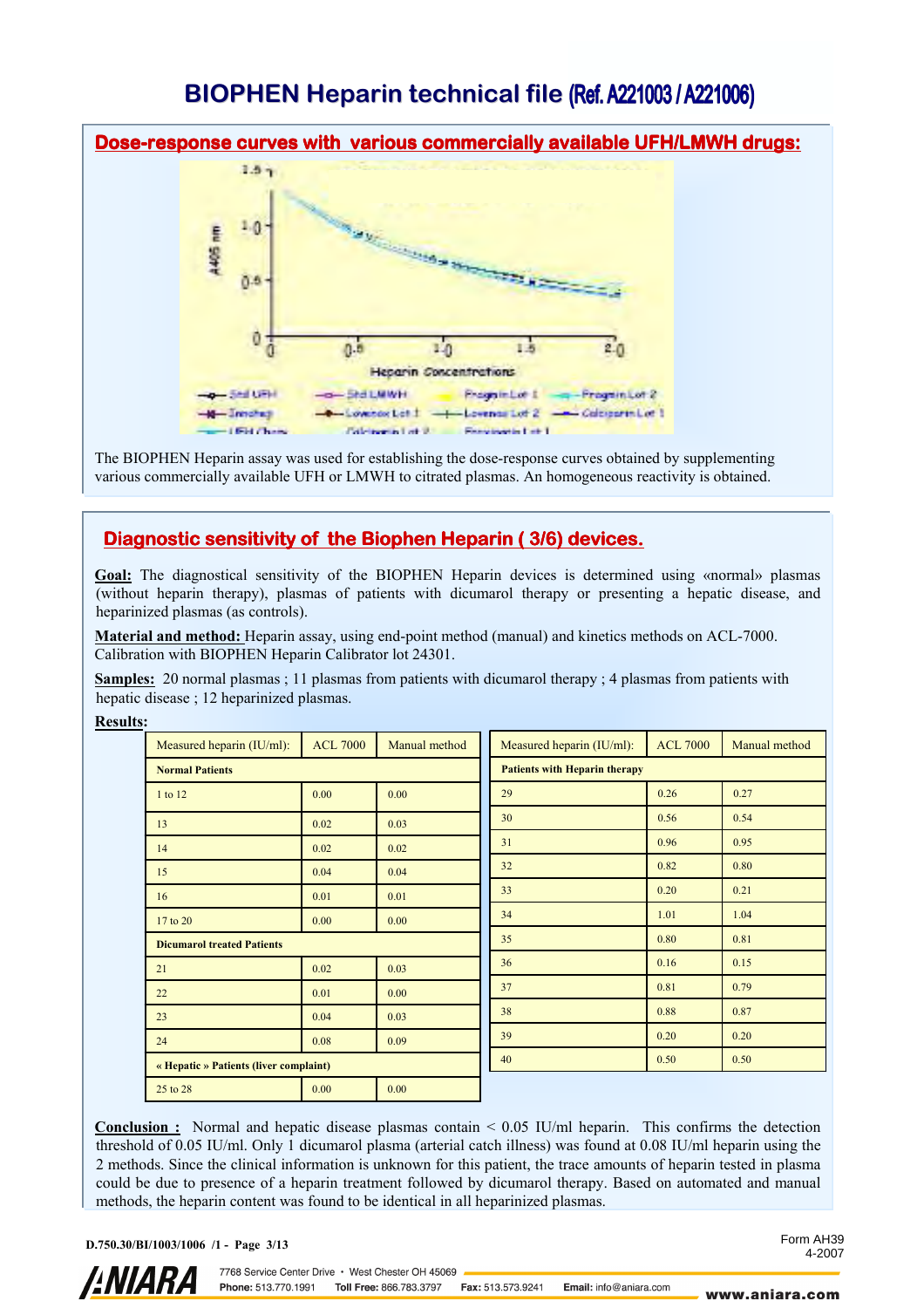### Intra-and inter assay reproducibility of BIOPHEN Heparin devices, on ACL7000 (research software).

Goal: Evaluation of BIOPHEN Heparin reproducibility performances (ACL7000).

Material: BIOPHEN Heparin device, and associated calibrators and quality controls.

BIOPHEN Heparin 6 lot 45001 ; BIOPHEN Heparin Calibrator lot 42701

Heparinized plasma samples to be tested (lyophilised):

| $1/Cal$ 2 UFH :     | $\text{lot} = 41201 - 2$ | Target Value = $0.38$ IU/ml [0.28-0.48] |
|---------------------|--------------------------|-----------------------------------------|
| $2/Cal$ 3 UFH :     | $\text{lot} = 41201 - 3$ | Target Value = $0.74$ IU/ml [0.64-0.84] |
| $3/C3$ LMWH :       | $\text{lot} = 40501 - 1$ | Target Value = $0.88$ IU/ml [0.78-0.98] |
| $4/C4$ LMWH :       | $\text{lot} = 40501 - 2$ | Target Value = $1.32$ IU/ml [1.17-1.47] |
| 5/ CI LMWH Low:     | $\text{lot} = 42001 - 1$ | Target Value = $0.25$ IU/ml [0.17-0.33] |
| $6/$ CII LMWH Low : | $\text{lot} = 42001 - 2$ | Target Value = $0.50$ IU/ml [0.40-0.60] |

Protocol on ACL7000 (IL): according to the specific adaptation (research software).

Intra-assay: Calibration curve, realised with BIOPHEN Heparin Calibrator, run in triplicate . Intra assay rep. is then performed for each of the 6 samples (i.e. 1 series is run for each sample  $(N=15)$ ). For each sample, the concentration is measured for each aliquot (N=15), then the mean concentration obtained C (IU/ml), and the corresponding intra assay CV (%) are calculated. Inter-assay: Inter assay test is then performed for N=20 (20 series). For each series: The calibration curve is run in simplicate.

Each one of the "1 to 4" samples to be tested is run in duplicate. For the 2 positions left, samples 5 and 6 are run in simplicate. For each sample and each series, using each series calibration curves, the mean concentration is determined for each aliquot (N=20), then the global mean concentration C (in IU/ml), and the corresponding inter assay CV (%).

| <b>Results:</b> |                 | IU/ml | Intra Assay CV $(%)$ | N  | Inter Assay CV $(\% )$ | N  |
|-----------------|-----------------|-------|----------------------|----|------------------------|----|
|                 | Sample 1 (UFH)  | 0.38  | 2.1                  | 15 | 2.0                    | 20 |
|                 | Sample 2 (UFH)  | 0.74  | 1.0                  | 15 | 2.3                    | 20 |
|                 | Sample 3 (LMWH) | 0.88  | 0.9                  | 15 | 1.5                    | 20 |
|                 | Sample 4 (LMWH) | 1.32  | 0.5                  | 15 | 1.6                    | 20 |
|                 | Sample 5 (LMWH) | 0.25  | 2.3                  | 15 | 1.9                    | 20 |
|                 | Sample 6 (LMWH) | 0.50  | 1.4                  | 15 | 2.1                    | 20 |

Conclusion: Measured values are in compliance with those expected, both for UFH and LMWH Intra- and Inter-Assay CVs obtained for the measured concentrations (IU/ml) are excellent for all samples, and for all the dynamic range.

### Comparison of Biophen Heparin device performances with manual or automated (ACL7000) methods.

Goal: Comparison of the device performances using manual or automated (ACL7000-research software) methods. Material: BIOPHEN Heparin 6 lot 42401 and BIOPHEN Heparin 3 lot 41501. Same Biophen Heparin (LMWH) Calibrator used for testing the device using the two protocols.

Samples: BIOPHEN UFH and LMWH control plasmas.

Protocols using Water Bath (WB, Manual) or ACL7000 instrument: according to the insert or to specific adaptation (protocols "90 second" or "120 second" acquisition time on ACL7000-research software). Results :

| <b>Using BIOPHEN</b>   | <b>Expected value</b>              | Measured value (IU/ml) |                                  |                                | <b>Using BIOPHEN</b><br>Heparin 3 | <b>Expected value</b>              | Measured value (IU/ml) |                                 |                      |
|------------------------|------------------------------------|------------------------|----------------------------------|--------------------------------|-----------------------------------|------------------------------------|------------------------|---------------------------------|----------------------|
| Heparin 6<br>lot 42401 | in $\text{H}\text{U/m}$<br>(range) | <b>WB</b>              | <b>ACL</b><br>120 <sub>sec</sub> | <b>ACL</b><br>$90 \text{ sec}$ | lot41501                          | in $\text{H}\text{U/m}$<br>(range) | <b>WB</b>              | <b>ACL</b><br>$120 \text{ sec}$ | <b>ACL</b><br>90 sec |
| C1/UFH                 | $0.20$ [0.10-0.30]                 | 0.20                   | 0.20                             | 0.20                           | C1/UFH                            | $0.20$ [0.10-0.30]                 | 0.20                   | 0.19                            | 0.19                 |
| C2/IFH                 | $0.50$ $[0.35-0.65]$               | 0.49                   | 0.48                             | 0.49                           | C2/IFH                            | $0.50$ $[0.35-0.65]$               | 0.49                   | 0.50                            | 0.47                 |
| C3/LMWH                | $0.88$ [0.78-0.98]                 | 0.88                   | 0.88                             | 0.88                           | C3/LMWH                           | $0.85$ [0.75-0.95]                 | 0.85                   | 0.85                            | 0.85                 |
| C4/LMWH                | 1.32 [1.17-1.47]                   | 1.28                   | 1.27                             | 1.27                           | C4/LMWH                           | $1.20$ $[1.05 - 1.35]$             | 1.17                   | 1.28                            | 1.23                 |
| Compliance             |                                    | yes                    | yes                              | yes                            | Compliance                        |                                    | yes                    | yes                             | yes                  |

**Conclusion :** The measured values for controls are very close for both methods, and within the acceptance ranges previously validated for the controls, and with the different lots of BIOPHEN Heparin.

#### D.750.30/BI/1003/1006 /1 - Page 4/13



www.aniara.com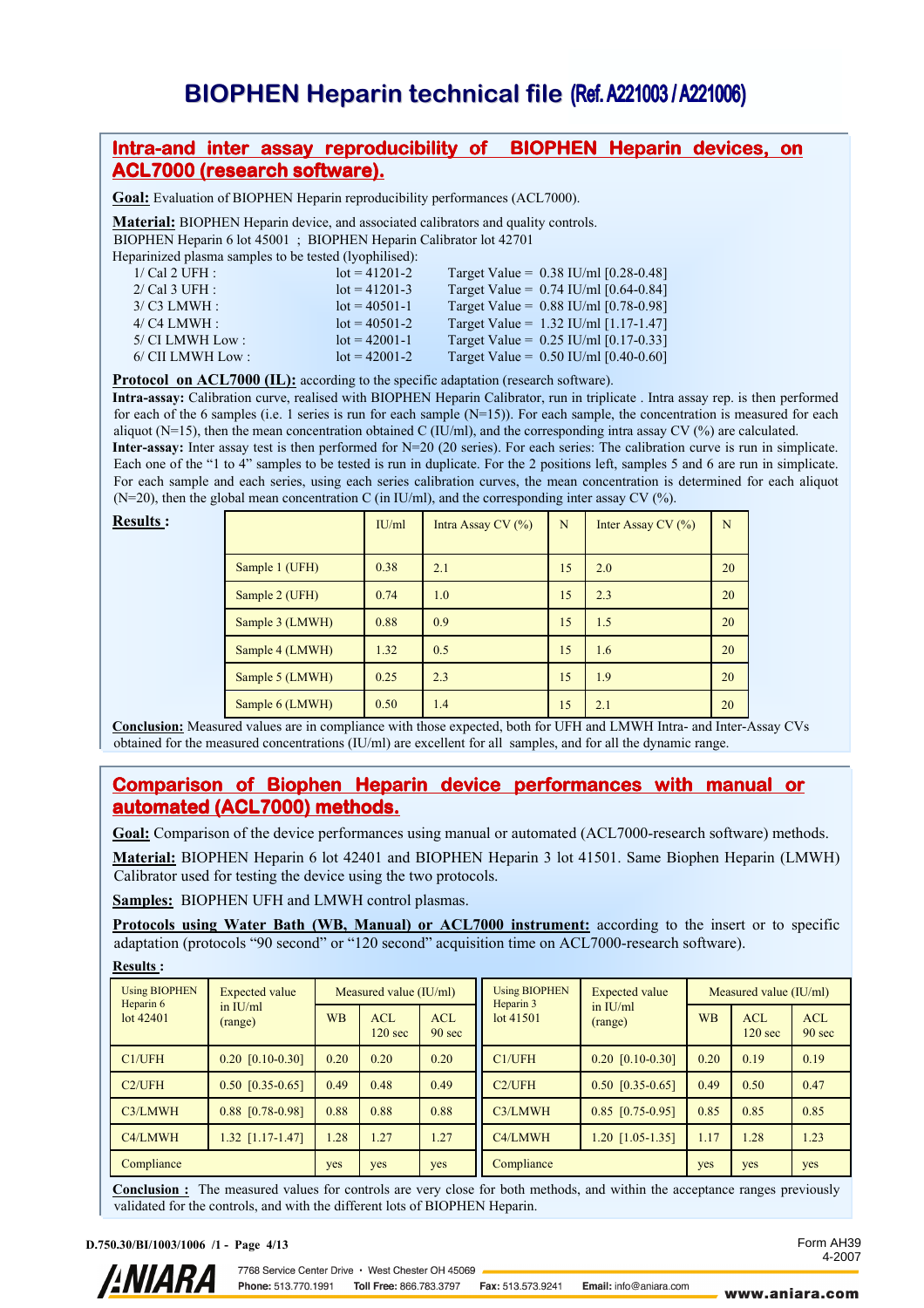### Comparison of Biophen Heparin on 36 samples, using the automated STA (Stago) or ACL 7000 (IL) Instruments or the manual method.

Goal: Comparison of the device performances for heparin measurements on plasma samples, on STA or ACL 7000. Material: BIOPHEN Heparin 6 : lots 31201 and 31901; BIOPHEN Heparin 3 lot 31001.

Same BIOPHEN Heparin Calibrator (lot 24301) (and quality controls) used for testing the 3 lots.

Samples: 36 samples (plasma from patients treated with LMWH or UFH, and quality controls).

Protocols on STA, ACL and Water Bath (manual method): according to the insert or to specific adaptations. Results : Analysis considering the measured heparin concentrations (IU/ml) :



D.750.30/BI/1003/1006 /1 - Page 5/13

*LNIARA* 

www.aniara.com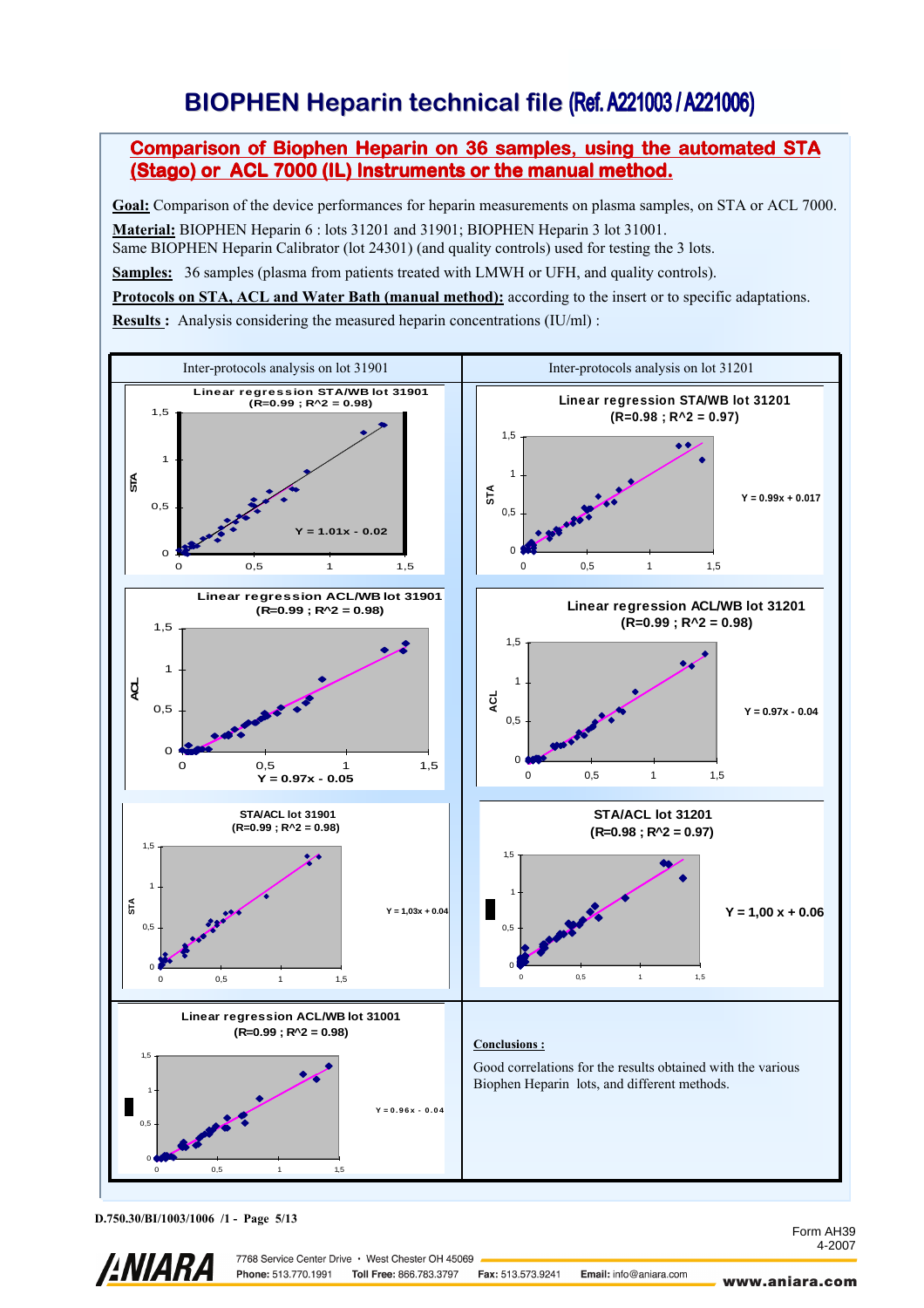## Comparison of Inter-Lot performances using the STA ( Stago) Instrument

Goal: Inter-lot performances comparison of BIOPHEN Heparin 6 device for heparin measurements in patient's plasma samples. Material: BIOPHEN Heparin 6 : lots 24801and 30401. Same BIOPHEN Heparin Calibrator (and quality controls) used for testing the 2 lots.

Samples: 22 specimen (20 plasma from patients treated with LMWH or UFH, and 2 quality controls).

Protocol on STA instrument: according to the specific adaptation.

#### Results :



Conclusion : Good correlation for results obtained with each lot of Biophen Heparin 6, for UFH or LMWH tested specimen, measured using a single UFH/LMWH calibration curve for UFH and LMWH.

# Reproducibility of BIOPHEN Heparin : follow-up of the daily quality control in a laboratory using the assay for routine heparin measurements with STA-R.

Goal: Evaluation of BIOPHEN Heparin reproducibility in routine assay conditions.

Material: BIOPHEN Heparin device, and associated calibrators and quality controls.

**Protocol on STA-R:** according to the specific adaptation.

Results : daily quality control tests (performed every day for 2.5 months).

| Heparin<br>type | Expected<br>value | Measured<br>value (IU/ml) |                |  |
|-----------------|-------------------|---------------------------|----------------|--|
|                 | (IU/ml)           | N1                        | N2             |  |
| <b>UFH</b>      | $\overline{0}$    | $\overline{0}$            | $\overline{0}$ |  |
|                 | 0.2               | 0.22                      | 0.23           |  |
|                 | 0.4               | 0.41                      | 0.42           |  |
|                 | 0.6               | 0.64                      | 0.61           |  |
|                 | 0.8               | 0.83                      | 0.82           |  |
|                 | 1.0               | 0.99                      | 1.01           |  |
| <b>LMWH</b>     | $\overline{0}$    | $\theta$                  | $\overline{0}$ |  |
|                 | 0.2               | 0.19                      | 0.2            |  |
|                 | 0.4               | 0.38                      | 0.41           |  |
|                 | 0.8               | 0.79                      | 0.8            |  |
|                 | 1.0               | 0.99                      | 1.05           |  |
|                 | 1.2               | 1.17                      | 1.18           |  |
|                 | 1.8               | 1.83                      | 1.86           |  |
|                 | 2.0               | 1.9                       | 1.99           |  |

|                                      | C1 UFH<br>$41701 - 1$ | C <sub>2</sub> UFH<br>41701-2 | C3 LMWH<br>$41801 - 1$ | <b>C4 LMWH</b><br>41801-2 | C3 LMWH<br>$40501 - 1$ | C4 LMWH<br>40501-2 |
|--------------------------------------|-----------------------|-------------------------------|------------------------|---------------------------|------------------------|--------------------|
| Target<br>Value<br>(IU/ml)           | 0.22                  | 0.53                          | 0.78                   | 1.16                      | 0.88                   | 1.32               |
| N                                    | 66                    | 67                            | 54                     | 56                        | 11                     | 11                 |
| Mean<br>Value<br>Measured<br>(IU/ml) | 0.197                 | 0.527                         | 0.779                  | 1.149                     | 0.860                  | 1.203              |
| <b>SD</b>                            | 0.033                 | 0.063                         | 0.047                  | 0.081                     | 0.032                  | 0.028              |
| CV(%)                                | 16.8                  | 11.9                          | 6.0                    | 7.1                       | 3.7                    | 2.4                |
|                                      |                       |                               |                        |                           |                        |                    |

#### Conclusion:

Measured values are in compliance with those expected, both for UFH and LMWH. Reproducibility results obtained during the daily routine heparin measurement on STA-R are excellent.

# D.750.30/BI/1003/1006 /1 - Page 6/13 Form AH39



Email: info@aniara.com

www.aniara.com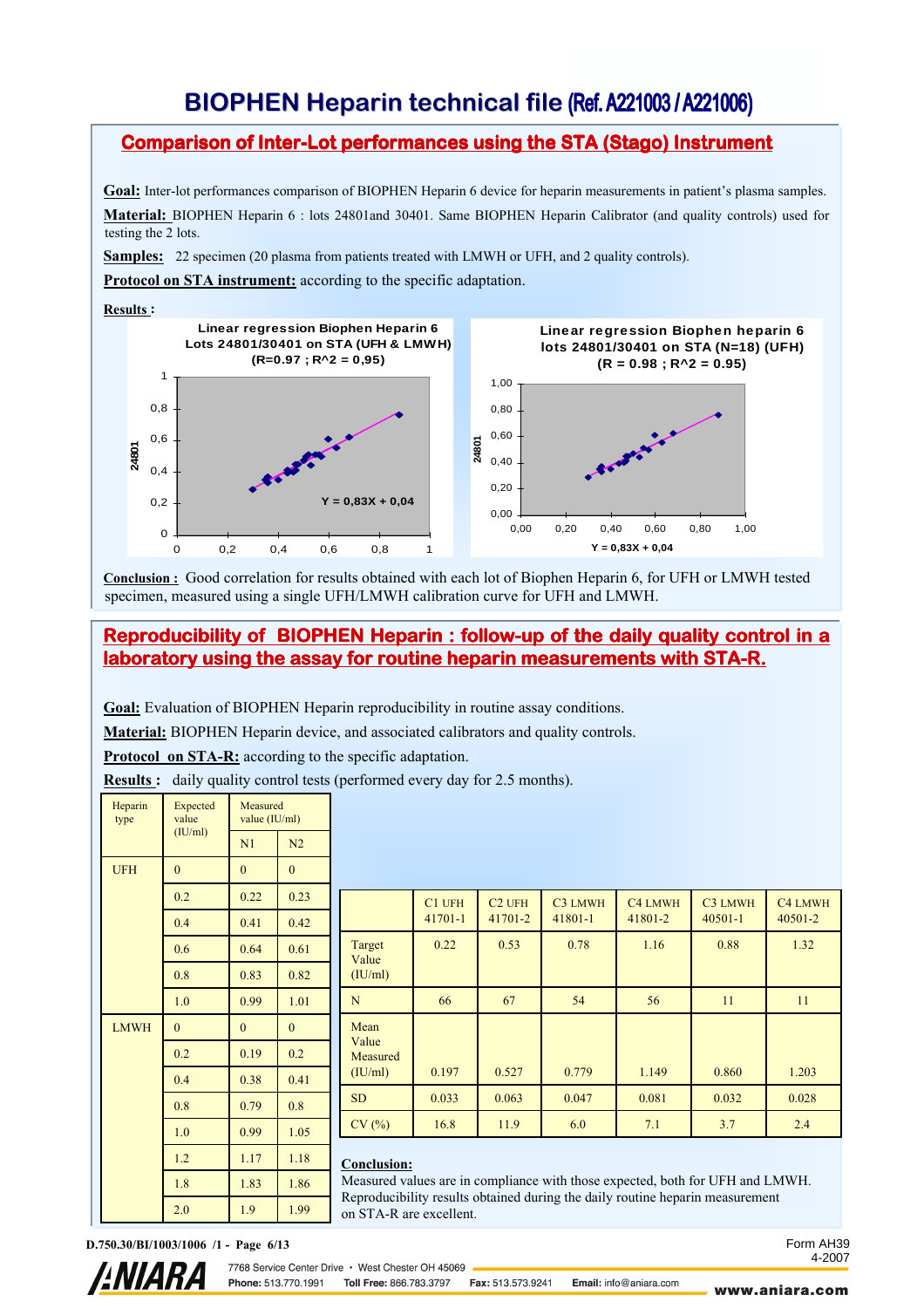# Incidence of ATIII concentration in the tested plasma on the measurement of Heparin concentrations.

Goal: The BIOPHEN Heparin assay is an anti-Xa chromogenic method for measuring Heparin (UFH or LMWH) in plasma. In this assay, Heparin can form complexes with endogenous ATIII, and then inhibits bovine FXa, which is present at a constant concentration and in excess. The residual amount of FXa is then measured by its activity on a specific substrate for factor Xa, SXa-11. The assay requires ATIII, in excess, respectively to the amount of Heparin or LMWH to be measured. This ATIII is supplied by the tested plasma itself. The aim of the study is:

• To determine the lowest concentration of ATIII required for allowing an accurate measurement on the overall working range (0 to 2 IU/ml).

• To propose an alternative method when ATIII is reduced and becomes a limiting Factor.

• To check the effect of high ATIII concentrations in plasma, as it can be the case during the use of therapeutic ATIII concentrates, on the measurements of UFH or LMWH.method.

**Background:** ATIII is a "serpin", with a molecular weight of 58 Kd, present at a concentration of about 150 µg/ml (i.e. 2:5) µM/L) in human plamsa. It forms a stoechiometric complex with UFH or LMWH, and is then a potent inhibitor of Factor Xa. If ATIII is at a molar concentration below that of UFH or LMWH, then the Heparin measurement can be underestimated.

#### Materials and reagents:

• BIOPHEN Heparin.

- Human plasma, made ATIII deficient by depletion on Heparin Sepharose.
- Purified Human ATIII (HBM): vial of 1.5 mg or 10 Units (#PP004B), or vial of 3.75 mg or 25 Units (#PP004D).
- Unfractionated Heparin: Sodium Heparin from Choay (Sanofi-Aventis), vial of 5 ml (5000 IU/ml).
- Low Molecular Weight Heparin, Fragmin at 10 000 IU/ml, Lot 96072A51, exp 04-2003.
- BIOPHEN Heparin Calibrator.

#### Protocol:

•A concentration range of UFH or LMWH is spiked in human citrated plasmas at variable ATIII concentrations. These plasmas, containing different ATIII concentrations, are obtained by mixing variable amounts of ATIII deficient plasma with normal human plasma, in order to achieve the ATIII concentrations of: 0 %; 25%; 50%; 75% and 100%. The UFH or LMWH concentrations tested range from 0 to 2 IU/ml (0 ; 0.5 ; 1 ; and 2 IU/ml). The heparin is then measured respectively to a calibration curve obtained with the BIOPHEN Heparin Calibrator. This study allows determining the lowest ATIII concentration required for accurately measuring UFH and LMWH over the dynamic assay range. The BIOPHEN Heparin assay is used according strictly to the insert protocol.

•A protocol variant is then designed for compensating the lack of ATIII, when its concentration is below the one required for the heparin measurement. ATIII is directly diluted in physiological saline (or in a solution of 1% BSA in physiological saline), and added in the assay as a replacement plasma diluent. As the assay requires diluting the tested plasma two fold with physiological saline, ATIII is tested at concentrations of about 60%, 90%, 120% and 150% (i.e. 90, 135, 180, and 225 µg/ml), which corresponds then to an actual plasma supplementation with ATIII of 60%, 90%, 120% and 150%.

•The same variant protocol is then used for testing the effect of high ATIII concentrations in plasma, by replacing physiological saline in the assay with ATIII at 105 %, 210 % and 300 %, corresponding to an actual ATIII supplementation in plasma of about 105% , 210% and 300%.

#### Results :

ATIII Deficiency: The here below graphs show the A405 obtained for 4 concentrations of UFH or LMWH spiked in plasma with ATIII concentrations ranging from 0 to 100 %.



There is no effect of AT III concentrations, when this inhibitor is present at least at a 50 % concentration. A concentration of at least 50% ATIII is then required for ensuring the right measurement of UFH or LMWH in plasma.



7768 Service Center Drive · West Chester OH 45069 *LNIARA* Phone: 513.770.1991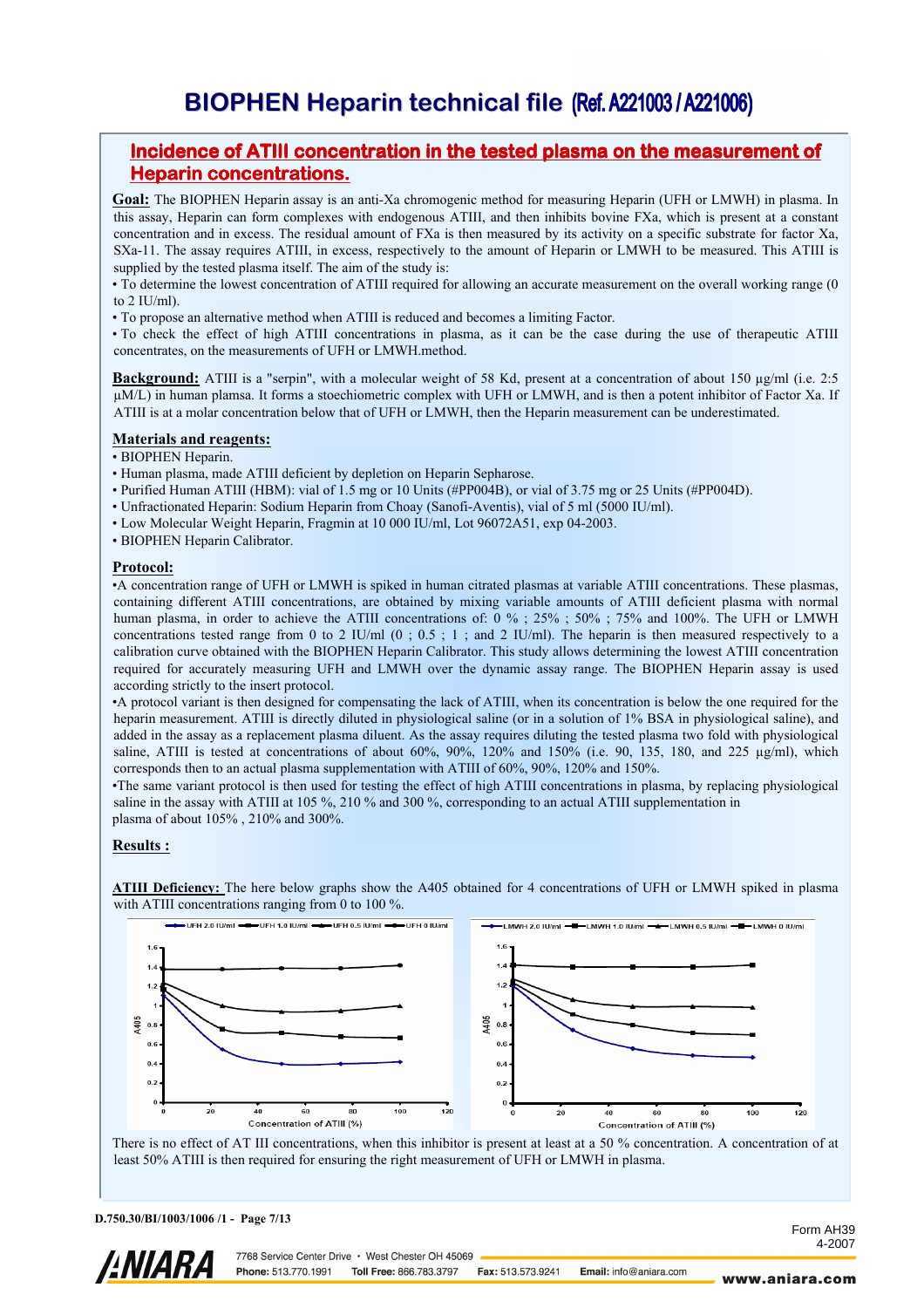Supplementation of ATIII: When low concentrations of ATIII are expected or present, an exogenous supply of ATIII in the BIOPHEN Heparin assay must be considered. In the BIOPHEN Heparin protocol, physiological saline diluent is then replaced by a purified ATIII preparation, preferentially, in 1% Bovine Serum Albumin solution (1% BSA), in physiological saline. The ATIII concentration to be used is of 75 to 150  $\mu$ g/ml, achieving a corresponding concentration in the assayed plasma of 50 to 100%. The here below graphs show the correcting effect of ATIII, added exogenously, on the BIOPHEN Heparin assay. Dose response curves for UFH or LMWH are prepared in an ATIII deficient plasma, and tested in the assay without or with addition of exogenous ATIII. A concentration of ATIII of 50% in the tested plasma allows an accurate measurement of LMWH or UFH. I MWH



Supplementing the assay with 75  $\mu$ g/ml of purified human AT III is sufficient for ensuring the right reactivity, and measuring correctly the UFH or LMWH concentrations.

**Effect of High ATIII concentrations:** The assay of BIOPHEN Heparin was performed with an ATIII diluent, instead of physiological saline, in order to check the effect of ATIII levels, on measurements of UFH or LMWH. Here below ATIII is expressed as the corresponding concentration in plasma (Note: 100% ATIII corresponds to about 150 µg/ml).



These data show that there is already a progressive inhibition (but very slow) of Bovine FXa with increasing concentrations of ATIII in the chromogenic assay of Heparin (UFH) or LMWH. This inhibition is evidenced by a decreased A405, already for the 0 IU/ml Heparin concentration. However, when 75µg/ml of ATIII are added in the assay (corresponding to 75 µg/ml in tested plasma or 50 %), a right dose response curve is obtained with UFH or LMWH. When increasing ATIII concentrations are used, there is a parallel "translation" of the calibration curve. The assay remains valid, provided that the same ATIII concentration is present throughout the assay. When a plasma with high ATIII concentrations is present in a test series, this could mimic presence of "low amounts" of heparin, and this inhibition is the result of the progressive ATIII inhibitory activity on Factor Xa.

#### Conclusions :

•The assay is insensitive to ATIII concentrations, provided that this endogenous ATIII is present at  $>$  50 %.

• If low ATIII concentrations are present (<50%), an assay variant can be designed by supplementing ATIII at 75 µg/ml in the assay diluent (1% BSA in physiological saline).

• If high ATIII concentrations are present, (>150%), this can interfere in the assay and mimic presence of low amounts of heparin.

#### Assay protocol with ATIII (Manual Method):

· Reagents R1 and R2 are restored with 7.5 ml of distilled water, for Biophen Heparin 6, or with 3.75 ml for Biophen Heparin 3.

· Plasma is diluted with AT III at 75 µg/ml concentration in physiological saline (9g/L NaCl) containing 1 % BSA, and the assay is performed as follows, at 37°C:

25 µl Plasma (Tested or calibrator)

25 µl AT III in Physiological saline containing 1 % BSA

- 125 µl of R1 (Substrate)
- · Incubation of 2 5 min at 37°C
- 125 µl of R2 (Factor Xa)
- · Incubation of 120 seconds (test tube) at 37 °C (or kinetics mode)

Stop the reaction with 300 µl of 2 % Citric Acid (or 20 % Acetic Acid); (this step is not required for the automated kinetics mode; the change in Absorbance is recorded for 40 to 120 seconds starting at 10 or 20 seconds following the assay kinetics onset).

. Read at 405 nm versus the corresponding blank (blank is not required for the kinetics mode).

D.750.30/BI/1003/1006 /1 - Page 8/13



7768 Service Center Drive · West Chester OH 45069 Phone: 513.770.1991 Toll Free: 866.783.3797 Fax: 513.573.9241

Email: info@aniara.com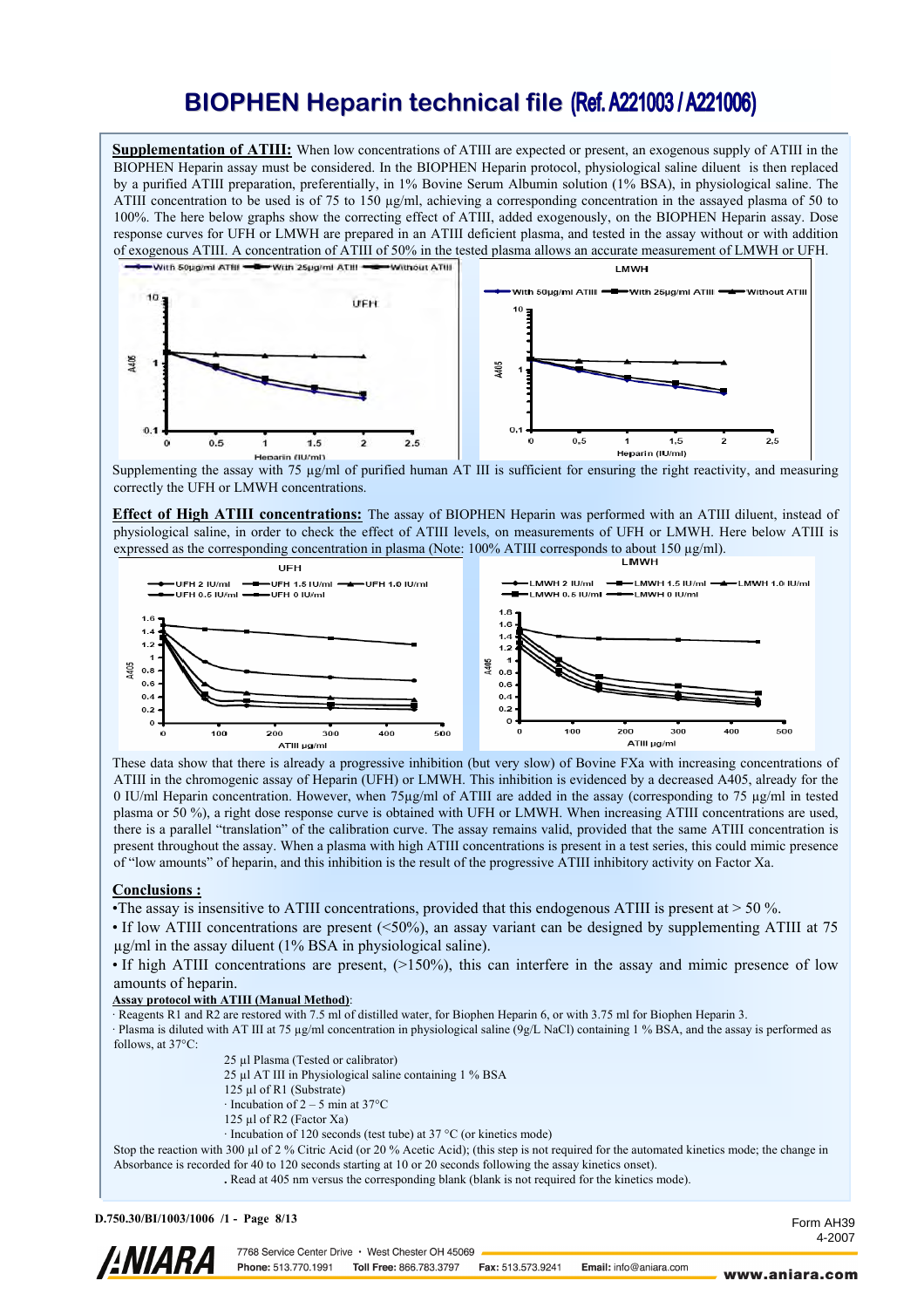### PF4 interference in the Biophen Heparin device.

Goal: The Platelet factor 4 (PF4) can form complexes with Unfractionated Heparin (UFH) or Low Molecular Weight (LMWH) and neutralize their anticoagulant activity. The presence of PF4 in the tested plasma can then induce an underestimation of UFH or LMWH measurements. Increased concentrations of PF4 can be generated ex-vivo, when the blood specimen is activated or processed too slowly. Use of special anticoagulant mixtures, especially developed for heparin measurements in plasma (such as CTAD tubes), prevent blood and platelets from activation, and subsequent release of PF4. The collected specimen has a longer stability.

The aim of this study is to analyse the dose dependent effect of PF4 concentrations on the measurements of UFH or LMWH in plasma, with Biophen Heparin kit, which is an anti-Xa based Chromogenic assay for heparin testing. The kit is specifically designed to lower the interference of PF4, or other plasma proteins which bind to heparin.

#### Background: PF4 binds to UFH and, to a lesser extend to LMWH, and then neutralizes their anticoagulant activity.

PF4 is a 30 KDa tetramer, present in platelet ∝-granules. Theoretically, 1 mg of PF4 can neutralize 25 IU of heparin, i.e. 1 IU of heparin is neutralized by about 40 µg of PF4 in the standard conditions.

When plasma is correctly prepared, the amount of PF4 is very low, and usually  $\leq 10$  ng/ml. Higher amounts are possible if there is a slight activation of blood during collection, or a prolonged storage, which can induce release of PF4 from platelets.

Use of CTAD anticoagulant delays this release upon storage resulting in a prolonged stability for the collected blood and plasma. The total release of PF4 from 1 ml of blood (for example upon clotting) generates 5 to 10 µg of PF4.

During UFH and LMWH therapies, PF4 is displaced from its endothelial cell storage pool, and released into blood circulation. Circulating PF4 concentrations can then be in the range of 100-400 ng/ml, especially at the onset of heparin therapy.

#### Materials and reagents:

•UFH

•LMWH

•Frozen-Thawed citrated human pool plasma

•BIOPHEN Heparin lot prototype •ACL 7000 instrument

# Protocol:

The normal pooled human plasma was transferred in 12 vials of 5 ml and supplemented with different levels of PF4 concentrations: 0, 0.1 µg/ml and 1 µg/ml (4 vials for each concentration of PF4). The vials with each concentration of PF4 were supplemented either with UFH or LMWH resulting in the final concentrations of 0.2 and 0.5 IU/ml. The UFH and LMWH concentrations were then measured with the BIOPHEN Heparin kit. This allowed establishing the inhibitory effect on the measurement of UFH and LMWH.



High concentrations of PF4 (in the range of  $>1 \mu g/ml$ ) resulted in a low inhibition of UFH. This induces at "worse" an underestimation of about 0.06 IU/ml. This is an unlikely scenario as it relies on an extensive platelet release which is not likely to occur. The collected specimen is then inappropriate for any coagulation testing.

Using the Biophen Heparin device, there is a negligible or no inhibition of heparin measurements by PF4, even at a high PF4 concentrations.

#### Conclusions:

The BIOPHEN Heparin assay has low or no interference by PF4. Only very high PF4 concentrations, in the range of 1 µg/ml or above, can have a very slight inhibitory effect on UFH measurements and in a lesser extent on LMWH testing. Samples with a high PF4 concentration results from an inappropriate blood sampling and plasma preparation; therefore, this latter is not convenient for heparin testing. When samples are properly collected and prepared, PF4 concentrations are low in plasma, and usually below 0.05 µg/ml concentration, which do not interfere with the heparin testing.

In conclusion, the effect of PF4 on Biophen heparin is low and can be suppressed totally by adhering to the assay instructions.

#### D.750.30/BI/1003/1006 /1 - Page 9/13



7768 Service Center Drive · West Chester OH 45069 Phone: 513.770.1991 Toll Free: 866.783.3797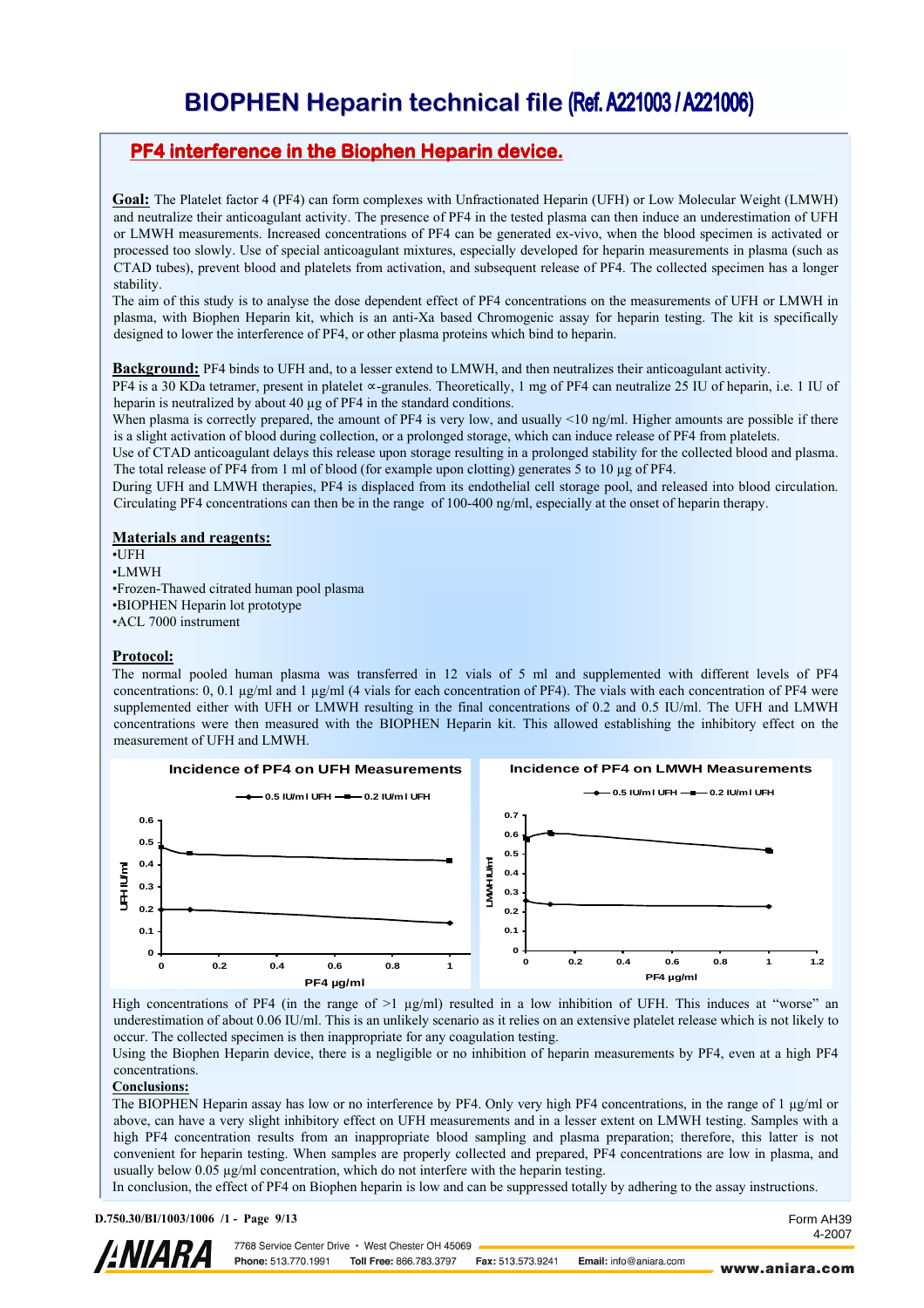# Interference of bilirubin, haemoglobin & triglycerides

Goal: To check that there is no significant interference of bilirubin, haemoglobin and triglycerides concentrations in plasma up to a given concentration, on heparin measurement using the BIOPHEN Heparin assay.

#### Materials and reagents:

-Biophen Heparin (and associated calibrators and controls). -Bilirubin (Bil), Haemoglobin (Hb) and Triglycerides (TG) (Sigma). -Normal and heparinized plasma samples (P).

Preparation of tested plasma samples: normal (N) or heparinized (H) plasmas are supplemented with increasing concentrations of bilirubin or haemoglobin or triglycerides, and then tested for Heparin content using BIOPHEN Heparin assay.

Results:

| No significant interference of bilirubin up to $0.1$ mg/ml;<br>as tested on: |                |       |       |                   |        |        |            |        |        |
|------------------------------------------------------------------------------|----------------|-------|-------|-------------------|--------|--------|------------|--------|--------|
| Heparin Measured (IU/ml):                                                    | ACL7000        |       |       | <b>Water Bath</b> |        |        | <b>STA</b> |        |        |
| [Bil] added (mg/ml)                                                          | P1/P2(         | P3(H) | P4(H) | P9(H)             | P10(H) | P11(H) | P9(H)      | P10(H) | P11(H) |
| $\mathbf{0}$                                                                 | $\overline{0}$ | 0.92  | 0.50  | 1.00              | 1.08   | 1.09   | 0.97       | 1.01   | 0.97   |
| 0.025                                                                        | $\theta$       | 0.91  | 0.48  | 1.04              | 1.05   | 1.01   | 0.95       | 0.98   | 0.98   |
| 0.050                                                                        | $\mathbf{0}$   | 0.80  | 0.50  | 1.05              | 1.05   | 1.04   | 0.93       | 0.94   | 0.94   |
| 0.100                                                                        | $\mathbf{0}$   | 0.80  | 0.51  | 1.05              | 1.01   | 1.01   | 0.97       | 0.99   | 0.97   |

| No significant interference of haemoglobin up tol $2 \text{ mg/ml}$ ; as tested on: |                |                 |       |       |              |           |       |              |            |       |  |
|-------------------------------------------------------------------------------------|----------------|-----------------|-------|-------|--------------|-----------|-------|--------------|------------|-------|--|
| Measured Heparin (IU/ml):                                                           |                | <b>ACL 7000</b> |       |       |              | <b>WB</b> |       |              | <b>STA</b> |       |  |
| [Hb] added (mg/ml)                                                                  | P <sub>1</sub> | P2(N)           | P3(H) | P4(H) | P5/P6(N)     | P7(H)     | P8(H) | P5/P6(N)     | P7(H)      | P8(H) |  |
| $\theta$                                                                            | $\Omega$       | $\theta$        | 0.96  | 0.50  | $\theta$     | 1.01      | 1.04  | $\mathbf{0}$ | 0.99       | 0.98  |  |
| 0.5                                                                                 | $\theta$       | $\theta$        | 0.96  | 0.49  | $\theta$     | 1.00      | 1.06  | $\mathbf{0}$ | 0.93       | 0.97  |  |
|                                                                                     | 0.06           | 0.04            | 0.95  | 0.51  | $\theta$     | 0.98      | 1.10  | $\mathbf{0}$ | 0.95       | 0.94  |  |
|                                                                                     | 0.12           | 0.12            | 0.96  | 0.58  | $\mathbf{0}$ | 1.00      | 1.08  | $\mathbf{0}$ | 0.90       | 0.95  |  |

| No significant interference of triglycerides up to 1.25 mg/ml; as tested on: |                                  |          |      |      |  |  |  |
|------------------------------------------------------------------------------|----------------------------------|----------|------|------|--|--|--|
| Measured Heparin (IU/ml):                                                    | <b>ACL 7000</b>                  |          |      |      |  |  |  |
| $[TG]$ added $(mg/ml)$                                                       | P2(N)<br>PA(H)<br>P1(N)<br>PB(H) |          |      |      |  |  |  |
|                                                                              | $\theta$                         | $\theta$ | 0.60 | 0.18 |  |  |  |
| 1 25                                                                         | $\theta$                         | $\theta$ | 0.61 | 0.19 |  |  |  |

Besides, 3 hyperlipaemic plasmas (visual aspect) were assayed and found at 0 IU/ml heparin).

Conclusions: No significant interference of bilirubin < 0.1mg/ml, of haemoglobin < 2mg/ml, and of triglycerides < 1.25mg/ml in plasma in the Biophen Heparin device. High levels of haemoglobin or of triglycerides may affect the results. In order to get the full assay performances, the working instructions must be carefully observed.

D.750.30/BI/1003/1006 /1 - Page 10/13 **/:NIARA** 

Form AH39 4-2007

7768 Service Center Drive · West Chester OH 45069 Phone: 513.770.1991 Toll Free: 866.783.3797

Fax: 513.573.9241 Email: info@aniara.com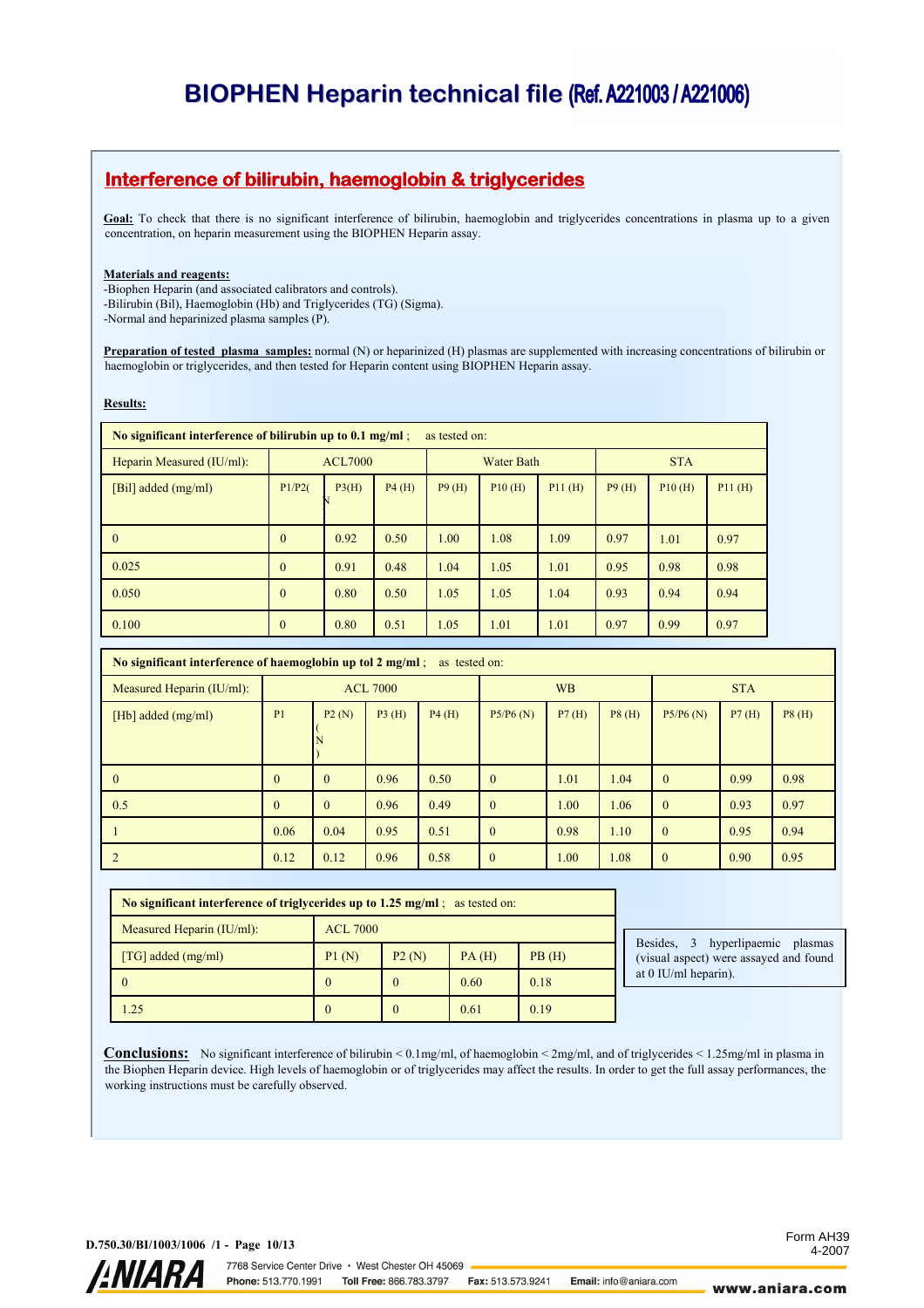### Comparison of Biophen Heparin vs Coamatic Heparin device for heparin measurement on 55 samples, using STA and BCS instruments.

Goal: Comparison of both devices performances for heparin measurements on plasma samples, on STA or BCS.

#### Material:

BIOPHEN Heparin (lot 30401) vs Coamatic Heparin (IL).

Same BIOPHEN Heparin Calibrator used for calibrating BIOPHEN Heparin assay, and Coamatic Heparin (IL) when testing LMWH samples. Different UFH calibrator used for calibrating Coamatic Heparin when testing UFH samples.

Samples: 55 samples (plasma of patients treated with heparin (UFH or LMWH), and quality controls).

Protocols on STA (Stago) and BCS (Dade Behring) instruments: according to each specific adaptation.



#### Conclusions :

Good correlations of results obtained with Biophen Heparin 6, for UFH & LMWH with a single calibration curve. Good correlation with the Coamatic Heparin (IL) device (using 2 distinct calibration curves for UFH or LMWH). BIOPHEN HEPARIN kit can be adapted onto STA & BCS Instruments, with good results.

D.750.30/BI/1003/1006 /1 - Page 11/13

*LNIARA* 

7768 Service Center Drive · West Chester OH 45069 Phone: 513.770.1991 Toll Free: 866.783.3797 Fax: 513.573.9241 Form AH39 4-2007

Email: info@aniara.com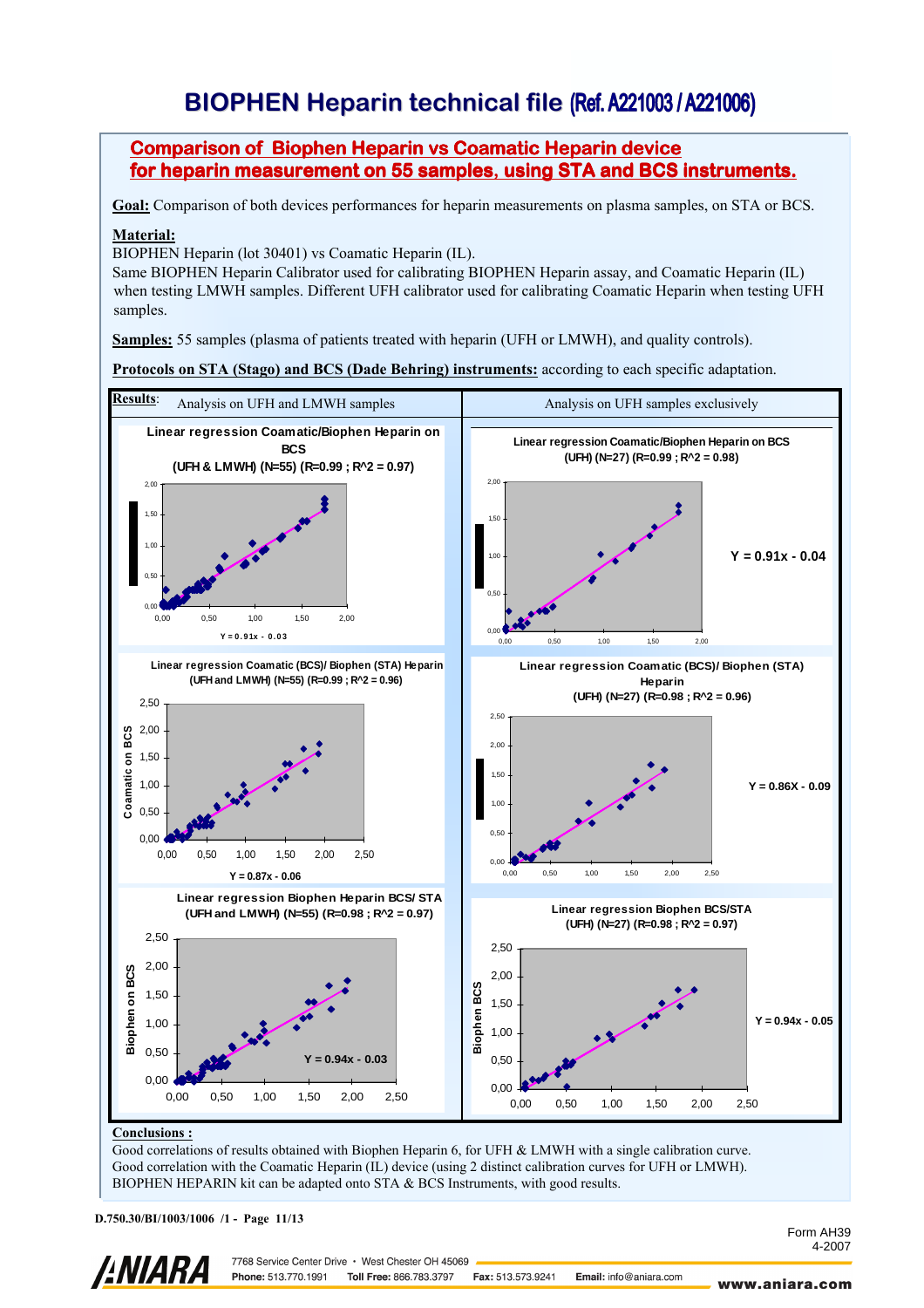### Comparison of Biophen Heparin vs Rotachrom Heparin device for heparin measurement on 131 patient's plasmas, using STA-R instrument.

Goal: Comparison of the 2 devices' performances for heparin measurements (Marseille Univ. Hospital).

#### Material:

BIOPHEN Heparin 6 (lot 45001, exp Jan 07) / Rotachrom Heparin (Diagnostica Stago, lot 042894). Calibrators: for BIOPHEN Heparin: BIOPHEN Heparin Calibrator, lot 42701.

for Rotachrom Heparin Hepanorm, lot 032342.

Controls: Biophen UFH Control Plasma lot 41701 (exp Oct 06): C1 Target Value = 0.22 IU/ml (0.12-0.32)

C2 Target Value =  $0.53$  IU/ml  $(0.38-0.68)$ 

Biophen LMWH Control Plasma lot 41801 (exp Oct 06): C3 Target Value = 0.78 IU/ml (0.68-0.88)

C4 Target value = 1.16 IU/ml (1.01-1.31)

#### Samples:

- Quality controls.

- 131 plasmas from patients treated with heparin (UFH or LMWH) and hospitalized in departments of: nephrology, gynaecology, obstetrics, orthopaedics, internal medicine, burnt, gastroenterology, digestive surgery, rheumatology.

Protocols on STA-R instrument: according to the specific adaptation for each device.

Results : \* Calibration curves and quality controls measurement:

| Heparin (IU/ml)                             | <b>BIOPHEN Heparin - AA405</b> |  |
|---------------------------------------------|--------------------------------|--|
| $\bf{0}$                                    | 1.71                           |  |
| 0.38                                        | 1.22                           |  |
| 0.77                                        | 0.91                           |  |
| 1.14                                        | 0.63                           |  |
| 1.50                                        | 0.47                           |  |
| <b>Linearity:</b>                           | $r = 0.999$                    |  |
| <b>Measured values for controls (IU/ml)</b> |                                |  |
| $C1$ (0.12-0.32)                            | 0.22                           |  |
| $C2(0.38-0.68)$                             | 0.50                           |  |
| $C3$ (0.68-0.88)                            | 0.75                           |  |
| $C4(1.01-1.31)$                             | 1.17                           |  |

| Heparin (IU/ml)   | Rotachrom Heparin - ∆A405 |  |
|-------------------|---------------------------|--|
| 0                 | 0.79                      |  |
| 0.28              | 0.62                      |  |
| 0.54              | 0.41                      |  |
| <b>Linearity:</b> | $r = 0.997$               |  |

•Heparin measurements in plasma samples:



Conclusion : There is a good correlation between the 2 devices for heparin measurements. Measured values for controls obtained with BIOPHEN Heparin are in compliance with expected values.

D.750.30/BI/1003/1006 /1 - Page 12/13